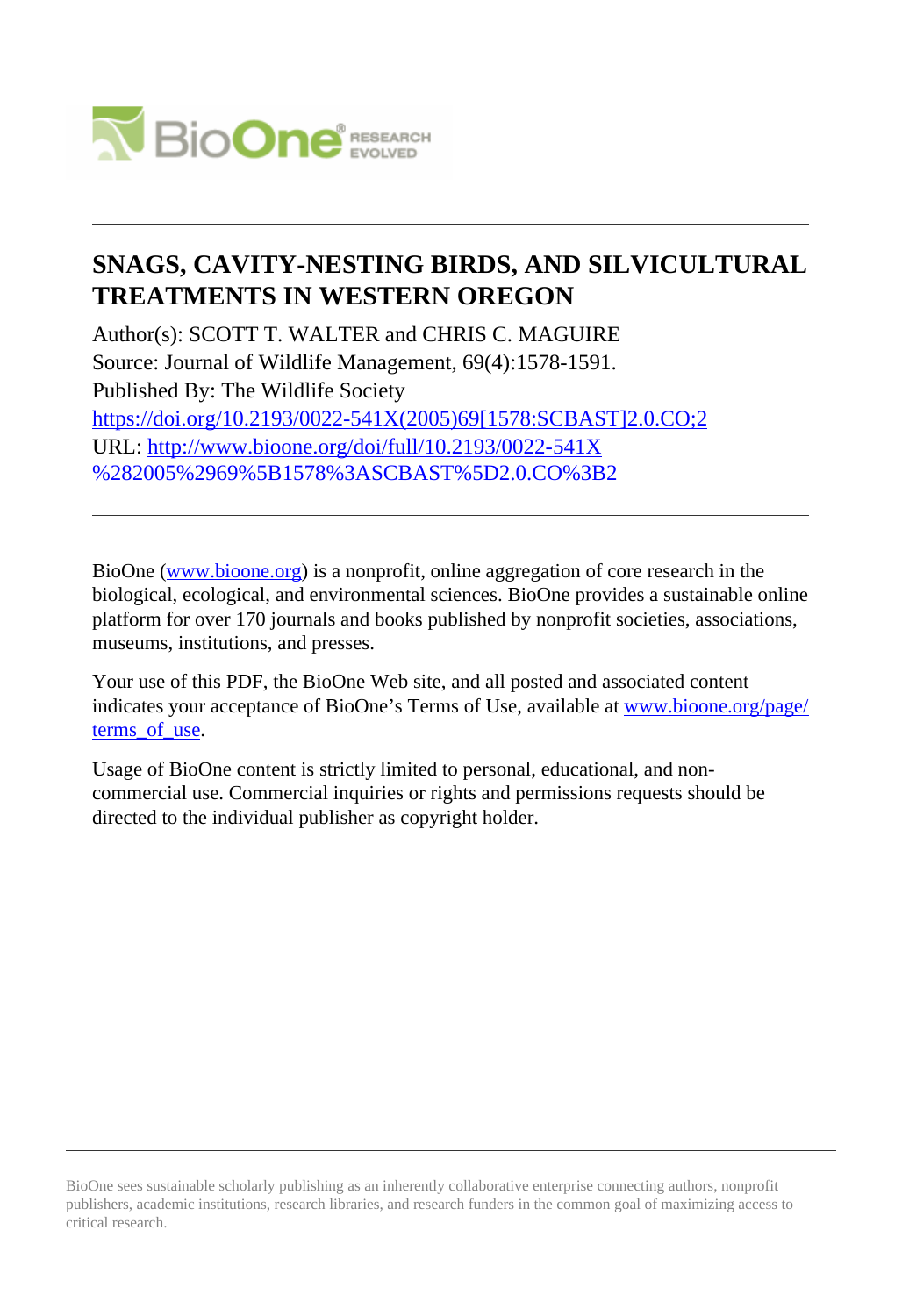# **SNAGS, CAVITY-NESTING BIRDS, AND SILVICULTURAL TREATMENTS IN WESTERN OREGON**

SCOTT T. WALTER,<sup>1</sup> Department of Forest Science, Oregon State University, Corvallis, OR 97331-5752, USA CHRIS C. MAGUIRE,<sup>2,3</sup> Department of Forest Science, Oregon State University, Corvallis, OR 97331-5752, USA

*Abstract:* We examined cavity-nesting bird use of natural snags (*n* = 221) and 10- to 12-year-old snags (*n* = 836) created by topping mature conifers in 3 silvicultural treatments (group-selection cuts, 2-story regeneration harvests, clearcuts with retained trees) and 2 snag arrangements (clustered, scattered) in 30 Douglas-fir (*Pseudotsuga menziesii*) stands in the Oregon Coast Range. Eight bird species nested in created snags. Open-canopy stands (2-story and clearcut treatments) had higher levels of avian nesting, species richness, and species diversity compared to closed-canopy, group-selection stands. We did not find a difference in nesting levels between clustered and scattered snags. In created snags, most active nests were in the top 25% of the bole, cavity entrances typically faced northeast, and the presence of dead branches did not alter use of snags for nesting. Topped conifers that remained alive  $(n = 102)$  were rarely used for nesting or foraging. Since the last survey 6 years prior to our survey, the number of cavities per created snag per silvicultural treatment increased 3.3- to 6-fold, and we observed 4 additional avian species nesting; 3 were secondary cavity nesters. Total cavities per snag averaged 5.1, 4.3, and 2.5 for created snags, natural snags >12 years old, and natural snags <12 years old, respectively. Only 1 created snag fell in the decade since topping. Natural new snag recruitment resulting from residual green tree mortality was highest in 2 story stands (0.76 snag/ha) and lowest in clearcuts (0.20 snag/ha). Snags created by topping large conifers provided nesting and foraging structures for cavity-nesting birds under a range of silvicultural conditions, and use was influenced more by residual green tree density than snag arrangement. In addition, created snags increased in value for birds through their first decade (88% had cavities). Because snags created by topping last long and are readily used by birds, they should be considered a management option to improve avian habitat in managed forests.

**JOURNAL OF WILDLIFE MANAGEMENT 69(4):1578–1591; 2005**

*Key words:* cavity-nesting birds, Douglas-fir, green-tree retention, Oregon Coast Range, *Pseudotsuga menziesii*, snags.

In the 1970s, trends in forest management practices on public lands in the Pacific Northwest began to shift from clearcuts and high timber production goals to multiple-objective management regimes based on partial harvests that focused on sustainable ecosystems (Swanson and Franklin 1992). One objective of forest ecosystem management, initially called New Forestry (Franklin 1989), is to maintain viable wildlife populations, including those of cavity-nesting birds (Grumbine 1994, Perry 1998). Primary cavity-nesting birds excavate nest cavities each breeding season then abandon them after nesting. In subsequent years, these cavities are available to nonexcavating secondary cavity nesters. In conifer forests with a limited hardwood component, the ability of nonexcavating birds to find a nest cavity may be largely dependent on the presence of excavating species (Bull et al. 1997, Hansell 2000).

Cavity-nesting birds use a variety of decayed trees and snags for nesting, foraging, and roosting; however, large snags (diameter at breast height [dbh] >50 cm and height >15 m) are used disproportionately more than small snags when they are available (Mannan et al. 1980, Schreiber and deCalesta 1992, Lehmkuhl et al. 2003). Furthermore, large cavity-nesting birds such as the pileated woodpecker (*Dryocopus pileatus*) require large snags to accommodate cavity creation (Bull et al. 1990). Both scattered and clustered snags created by natural tree mortality agents (e.g., fire, insects, root disease) offer nesting sites for some cavity-nesting bird species (Raphael and White 1984, Zarnowitz and Manuwal 1985, Li and Martin 1991). Although clustered snags may attract birds because of abundant foraging opportunities in a concentrated area (Raphael and White 1984, Li and Martin 1991), clustered snags occupied by territorial woodpeckers may limit nesting of other competing individuals of the same species within the cluster (Bull et al. 1997).

Cumulative forestry practices over time precipitated reductions in the historic range of snag size, density, and distribution pattern to the general detriment of many snag dependent species (Cline et al. 1980). During timber harvest, snags frequently are

<sup>&</sup>lt;sup>1</sup> Present address: USDA Forest Service, Bent Creek<br>Experimental Forest, Asheville, NC 28806, USA.

Present address: Oregon Department of Transportation, Technical Services, 355 Capitol Street NE, Salem, OR 97301, USA.

 $3$  Corresponding author e-mail: christine.c.maguire @odot.state.or.us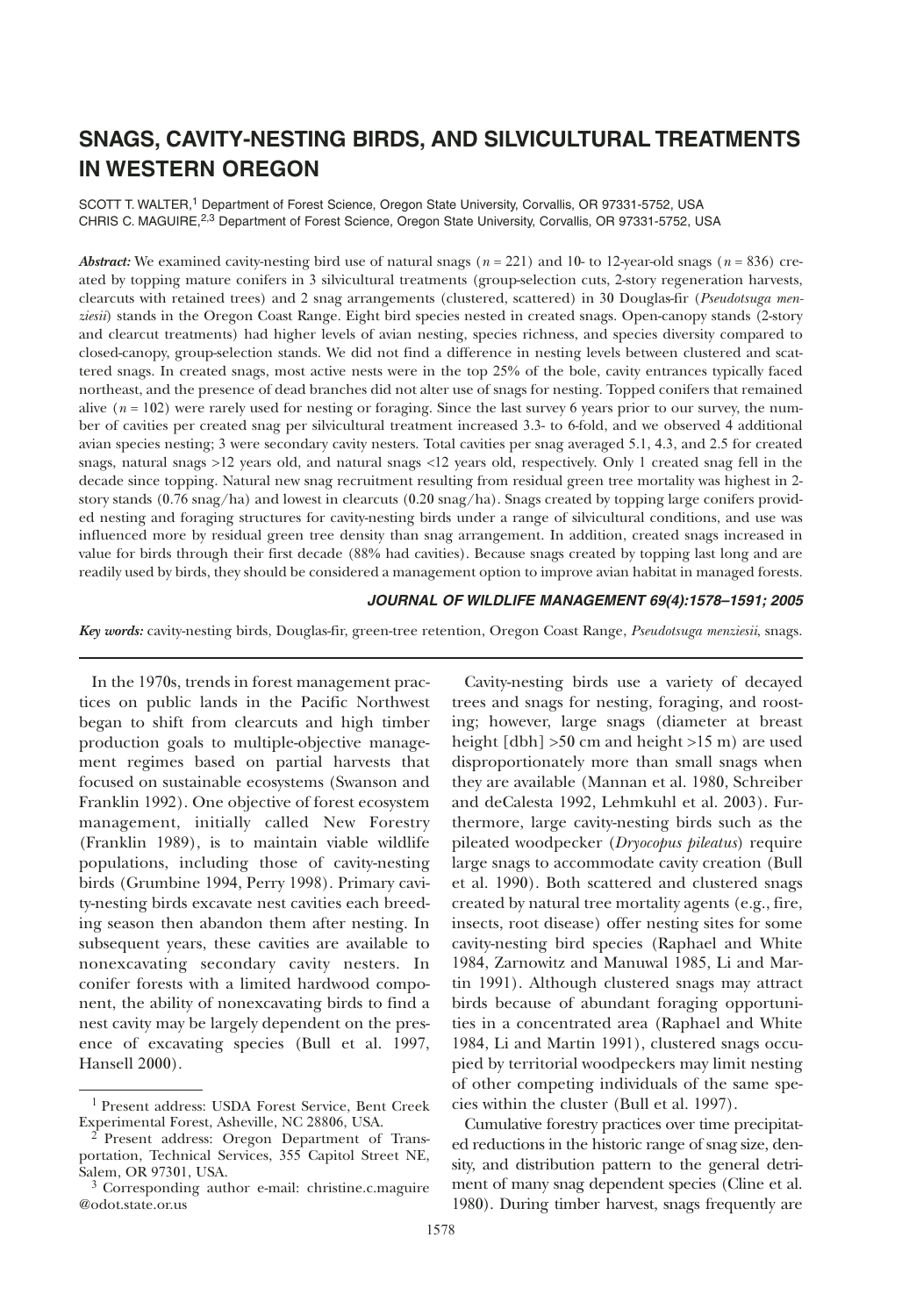removed to reduce fire risks and safety hazards. Following harvest, regeneration efforts focus on fastgrowing, healthy trees that in turn result in low rates of natural snag recruitment (Peet and Christensen 1987, Bull et al. 1997, Showalter and Whitmore 2002). In addition, short harvest rotations (40 to 50 years) limit the availability of large trees and the source of future large snags (Cline et al. 1980).

Following widespread recognition of the importance of snags for many wildlife species, forest managers began to intentionally kill trees to increase snag numbers depleted in managed forests over past decades. Methods used to kill trees include chainsaw or dynamite topping, girdling, herbicide injection, and pheromone application to attract bark beetles (Bull and Partridge 1986, Ross and Niwa 1997). No method is consistently effective at killing trees, and each method provides snags with different durability.

The wood must be sufficiently decayed for birds to nest in or forage on snags (Bull et al. 1997). Snag decay and the length of time a snag persists is influenced by the cause of death, tree species, age, amount of heartwood, diameter, height, and local environmental conditions, including stand density (Franklin et al. 1987, Everett et al. 1999). Because snags naturally decay and fall with time, snag longevity is the primary factor for determining the number of green trees to retain during harvest to maintain a desired snag supply over time. Although snag fall rates are quantified for some geographic regions (e.g., Dickson et al. 1983, Bull and Partridge 1986, Morrison and Raphael 1993, Everett et al. 1999), few studies have evaluated the persistence of natural or created snags or their suitability to cavity-nesting species under different silvicultural treatments in the moist forests of western Oregon.

Our study goal was to better understand interactions between snags, cavity-nesting birds, and multiple-objective silvicultural practices. Our research objectives were to (1) test for differences in snag use by cavity-nesting birds across 3 silvicultural treatments and 2 snag arrangements in the Oregon Coast Range 1 decade after treatment implementation, (2) compare avian use of created snags at 5 vs. 10 years after creation, (3) evaluate associations between snag characteristics and cavity nest site location, and (4) quantify snag persistence and recruitment over a 10- to 12-year period.

### STUDY AREA

We conducted our study on the Oregon State University College of Forestry Integrated Research Project (CFIRP) site. CFIRP was initiated in 1989



Fig. 1. Location of College of Forestry Integrated Research Project (CFIRP) managed stands ( $n = 30$ ) in 3 blocks within the Oregon State University McDonald-Dunn Research Forest, north of Corvallis, Oregon, USA, where bird use of snags was examined in 2001. Dashed lines delineate the 3 CFIRP blocks: Dunn, Peavy, Lewisburg Saddle. (Figure is modified from Walter and Maguire 2004; used with permission from NRC Research Press: Canadian Journal of Forest Research.)

in McDonald-Dunn Research Forest in the foothills of the Coast Ranges northwest of Corvallis, Oregon. This project was designed to assess effects of a range of silvicultural harvest intensities and patterns on vegetation, wildlife, and societal responses. It consists of 30 managed stands in 3 blocks: Dunn, Peavy, and Lewisburg Saddle (Fig. 1). Stand sizes range from 5.5 to 17.8 ha, and elevations range from 120 to 400 m. Douglas-fir between 85 and 125 years old dominated the stands, but other tree species included grand fir (*Abies grandis*), big leaf maple (*Acer macrophyllum*), Oregon white oak (*Quercus garryana*), Pacific madrone (*Arbutus menziesii*), red alder (*Alnus rubra*), Pacific dogwood (*Cornus nuttallii*), Oregon ash (*Fraxinus latifolia*), and bitter cherry (*Prunus emarginata*). Common understory plants included vine maple (*Acer circinatum*), red huckleberry (*Vaccinium parvifolium*), salal (*Gaultheria shallon*), Oregon-grape (*Berberis nervosa*), and sword fern (*Polystichum munitum*). McDonald-Dunn Research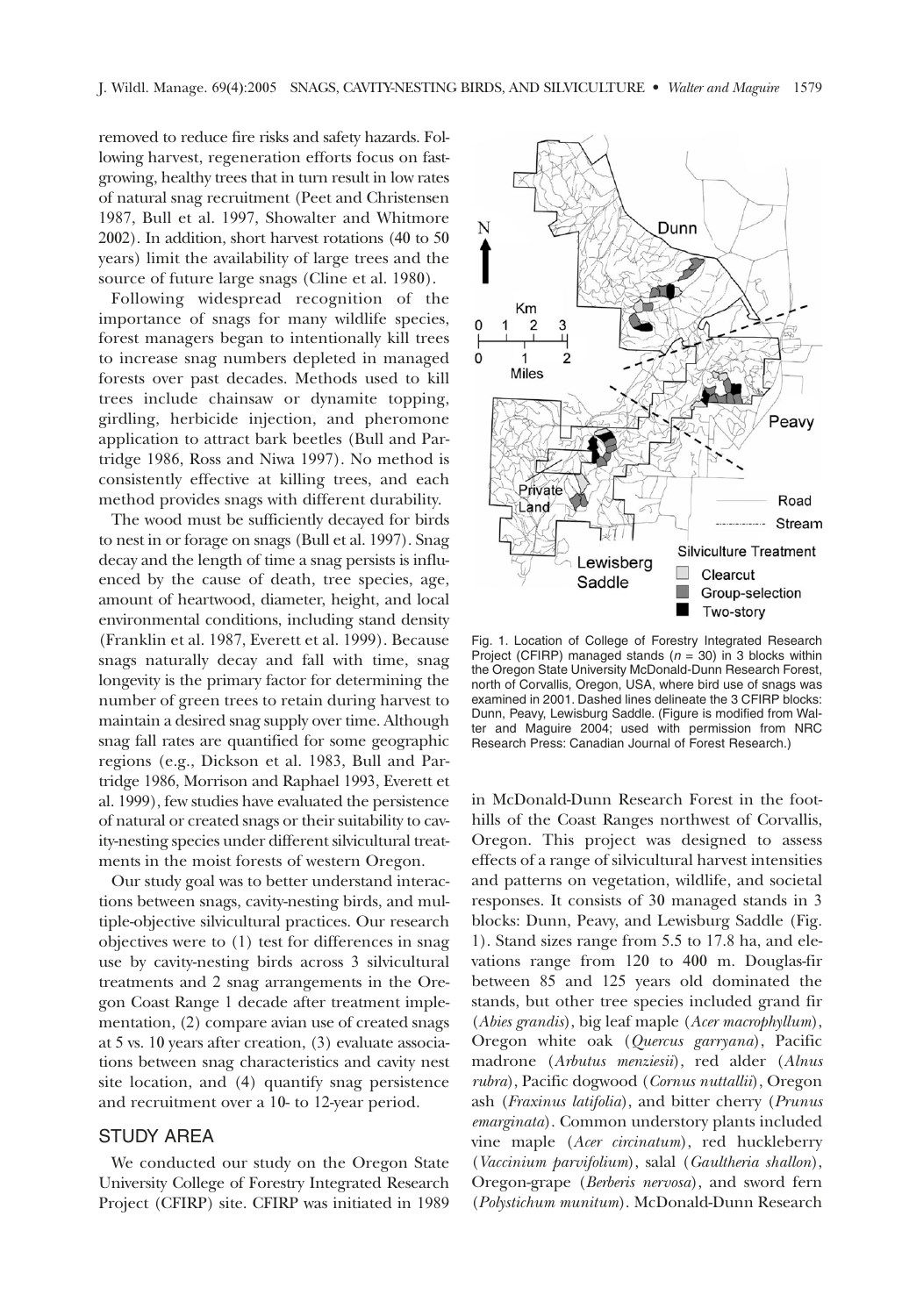Forest typically has warm summers with an average of 5 cm of rain and cool winters with approximately 95 cm of precipitation between October and June (Franklin and Dyrness 1988:111). For additional study area and harvest information, see Kellogg et al. (1996), Chambers et al. (1999*b*), and Maguire and Chambers (2005).

Each of the 30 CFIRP stands received 1 of 3 silvicultural treatments and 1 of 2 snag treatments in a complete block design; 1 block was treated each year in 1989, 1990, and 1991. Silvicultural treatments were group-selection cuts (18 stands), 2-story regeneration harvests (6 stands), and clearcuts with retained green trees (6 stands). Treatments were designed to simulate different levels and patterns of natural forest disturbances (Chambers et al. 1999*b*). Group-selection stands had 33% of the timber volume removed in 0.2- to 0.6-ha patches. Two-story stands had 75% of the volume removed uniformly across the area resulting in the retention of 20 to 30 scattered mature trees/ha. All but 1.2 trees/ha were harvested in clearcut stands. Douglas-fir and a minor component of grand fir were planted after harvest.

Snag treatments consisted of clustered or scattered arrangements (15 stands each) at a target density of 3.8 snags/ha. Each silvicultural treatment received clustered and scattered snags with 1 arrangement per stand. Individual clusters contained 8 to 12 snags, and there were 3 to 5 clusters per stand. Natural snags were included when available  $(n = 87)$ , but most snags were created by topping large (dbh  $\geq$  53 cm) Douglas-fir (*n* = 925) and grand fir  $(n = 14)$  trees with a chainsaw approximately 17 m above ground, which was a height close to the 18-m average height of cavity nests observed in the Oregon Coast Range (Mannan et al. 1980). In group-selection stands, snags were restricted to the residual forest.

# METHODS

#### **Terminology**

Most trees topped at the initiation of CFIRP died by the time of our study (89%,  $n = 839$ ); we identified these dead trees as created snags, and they were 10 to 12 years old during our study. Some topped trees that retained live foliage below the point of topping did not die  $(11\%, n = 102)$ ; we identified these trees as live topped-conifers. We identified natural snags encountered during treatment implementation as natural-old snags. In clustered snag treatments in the original CFIRP design, created snags were grouped around natural-old snags if they were present. We identified large trees (dbh  $\geq$  53 cm and height  $\geq$ 9.7 m) that died between treatment implementation and 2001 (*n* = 134) as natural-new snags. Natural-new snags were not present in the clustered snag arrangement. We individually identified all snags and live topped-conifers with aluminum tags, and we filed their Global Positioning System (GPS) locations in the McDonald-Dunn Forest research office.

#### Active Cavities and Foraging

During the 2001 breeding season, we observed all snags and live topped-conifers for the number and species of cavity-nesting birds engaged in nesting (e.g., excavating a cavity, feeding young) or foraging activities on the snag bole or branches. After arriving at each observation point, we allowed 1 min to pass before we recorded 5 min of bird activity. We determined height and aspect of active cavities with a clinometer and compass. Between 12 April and 12 July, we observed each snag and live topped-conifer 3 times at approximate 1-month intervals for a total of 96.6 observation hours. We made observations between 0630 and 1700 hr because cavity-nesting birds were active and readily visible throughout the day while breeding and rearing young. We did not conduct surveys when rain hindered our ability to detect birds.

# Cumulative Cavities and Foraging **Excavations**

Between 19 July and 7 November 2001, we counted the number of cavities and estimated the abundance of foraging excavations in each snag and live topped-conifer. These counts included cavities and foraging excavations from past years plus those we observed during the spring survey. We identified cavities as circular openings that appeared to have adequate depth for a nest of the house wren (*Troglodytes aedon*), the smallest cavity-user in the study area, or rectangular openings created by the pileated woodpecker, the largest cavity-nesting bird in the region (Chambers et al. 1997). Foraging excavations were irregularly shaped, superficial openings too small for a house wren nest or ≥7.5-cm diameter (Chambers et al. 1997). We counted cavities and foraging excavations from 3 viewpoints around each snag or live topped-conifer when possible (94% of observations) using binoculars. When vegetation blocked 1 or 2 views, we calculated an adjusted cavity number with the following formula to estimate a complete count: (3/no. of viewpoints) × (no. of cavities in that snag or live topped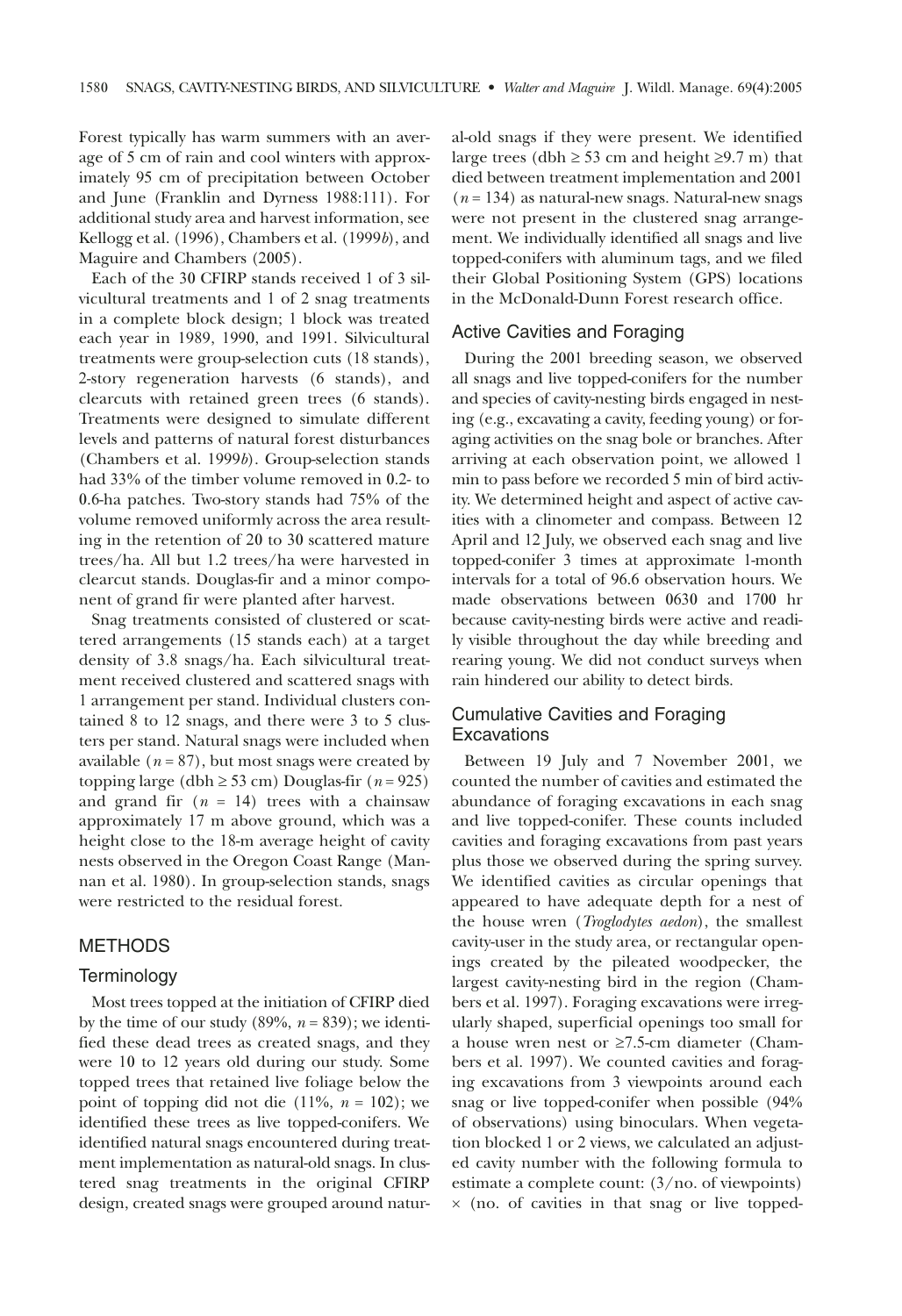conifer). Foraging excavations were numerous and difficult to individually count; therefore, we grouped estimates into 7 abundance categories: 0, 1–10, 11–25, 26–50, 51–75, 76–100, and  $>100$ excavations.

# Snag/Live Topped-conifer Characteristics and Snag Recruitment

Between July and November 2001, we visually estimated whether each snag and live toppedconifer had no, low, moderate, or advanced decay based on the amount of retained bark and firmness of the exterior wood. Intact bark and hard wood suggested no decay; little bark and extensive wood decomposition suggested advanced decay (Cline et al. 1980). We also estimated the number of dead branches (diameter >10 cm and length >0.3 m) on each snag and live topped-conifer, and we assigned them to 7 abundance categories: 0, 1–10, 11–25, 26–50, 51–75, 76–100, and >100 branches. Furthermore, we recorded if the snag had fallen or broken since CFIRP was implemented. Finally, we quantified residual green tree (dbh  $\geq$  53 cm) mortality across all treatments as new snags or blowdowns (i.e., trees that had fallen).

#### Statistical Analyses

*Cavity-nesting Bird Community.*—We calculated separate Shannon-Weiner Diversity Indices, their associated theoretical minimum and maximum values, and species evenness (Krebs 1999:444) for birds actively using nest cavities in the 3 silvicultural treatments. We also compared the similarity of bird communities among silvicultural treatments using Morisita's Index (Krebs 1999:390). This measure gives the probability that 2 randomly selected individuals from a community will be the same species. Larger Morisita's numbers in the range 0-1 indicate greater similarity in species composition between 2 communities.

*Created Snags*.—We used randomized block, 2 factor Analysis of Variance (ANOVA; SAS Institute 1999, PROC MIXED) to assess effects of the 3 silvicultural treatments and 2 snag arrangements on number of active cavities of all bird species, cumulative cavities, and foraging excavations in created snags (Table 1). To standardize bird use among stands of different sizes and numbers of snags, we used mean bird use per snag per stand as the response variable. We calculated mean foraging excavations per stand from the mean value of the abundance category range for each snag, with the exception of the >100 category where we used 125 excavations as the mean. We tested for significant differences in bird use between silvicultural treatments and snag arrangements at  $\alpha = 0.05$ , and we used Tukey's multiple comparison tests when appropriate. We log-transformed cumulative cavities and foraging excavations response variables to adhere to statistical requirements of data normality and equality of variance. We present these estimates as log back-transformed median values.

We used additional ANOVAs to test for silvicultural and snag arrangement effects on the number of active cavities per created snag for native species only (all species observed except European starlings [*Sturnus vulgaris*]) and for primary cavitynesters only. Because we found active cavities of secondary cavity-nesters in fewer than half of the stands  $(n = 13)$ , we did not analyze this group. Similarly, we did not analyze individual species because we did not observe any species using cavities in created snags in more than 22 of the 30 stands.

We used a  $2 \times 2$  contingency table (Ramsey and Schafer 1997:556) to test for differences in the number of created snags with and without branches that had active cavities regardless of bird species, silvicultural treatment, or snag arrangement. Branched and branchless snags were present in all silvicultural and snag treatments; this allowed for independent analysis of their use for nesting. We used the Rayleigh test (Zar 1999:616) to test for directionality in active cavity placement in created snags.

*Natural Snags and Live Topped-conifers.*—Due to low sample sizes, we used contingency tables

Table 1. Randomized block, 2-factor Analysis of Variance model structure used to assess effects of silvicultural treatment and snag arrangement on cavity-nesting bird use of 836 created snags 10 to 12 years after their creation (trees were topped between 1989 and 1991), and to test for increases in accumulated cavities from 1995 to 2001 in the same snags. Silvicultural treatments consist of group-selection ( $n = 18$ ), 2-story ( $n = 6$ ), and clearcut ( $n = 6$ ) stands in 3 blocks in McDonald-Dunn Research Forest, western Oregon, USA. Snags were clustered or scattered in 15 stands apiece.

| Source of variation                                  | df             |
|------------------------------------------------------|----------------|
| <b>Block</b>                                         | $\overline{2}$ |
| Silvicultural treatment                              | 2              |
| Snag arrangement treatment                           |                |
| Silviculture $\times$ arrangement                    | 2              |
| Error (block $\times$ treatments)                    | 10             |
| Block $\times$ silviculture = 4                      |                |
| Block $\times$ arrangement = 2                       |                |
| Block $\times$ silviculture $\times$ arrangement = 4 |                |
| Replication (block)                                  | 12             |
| Total                                                | 29             |
|                                                      |                |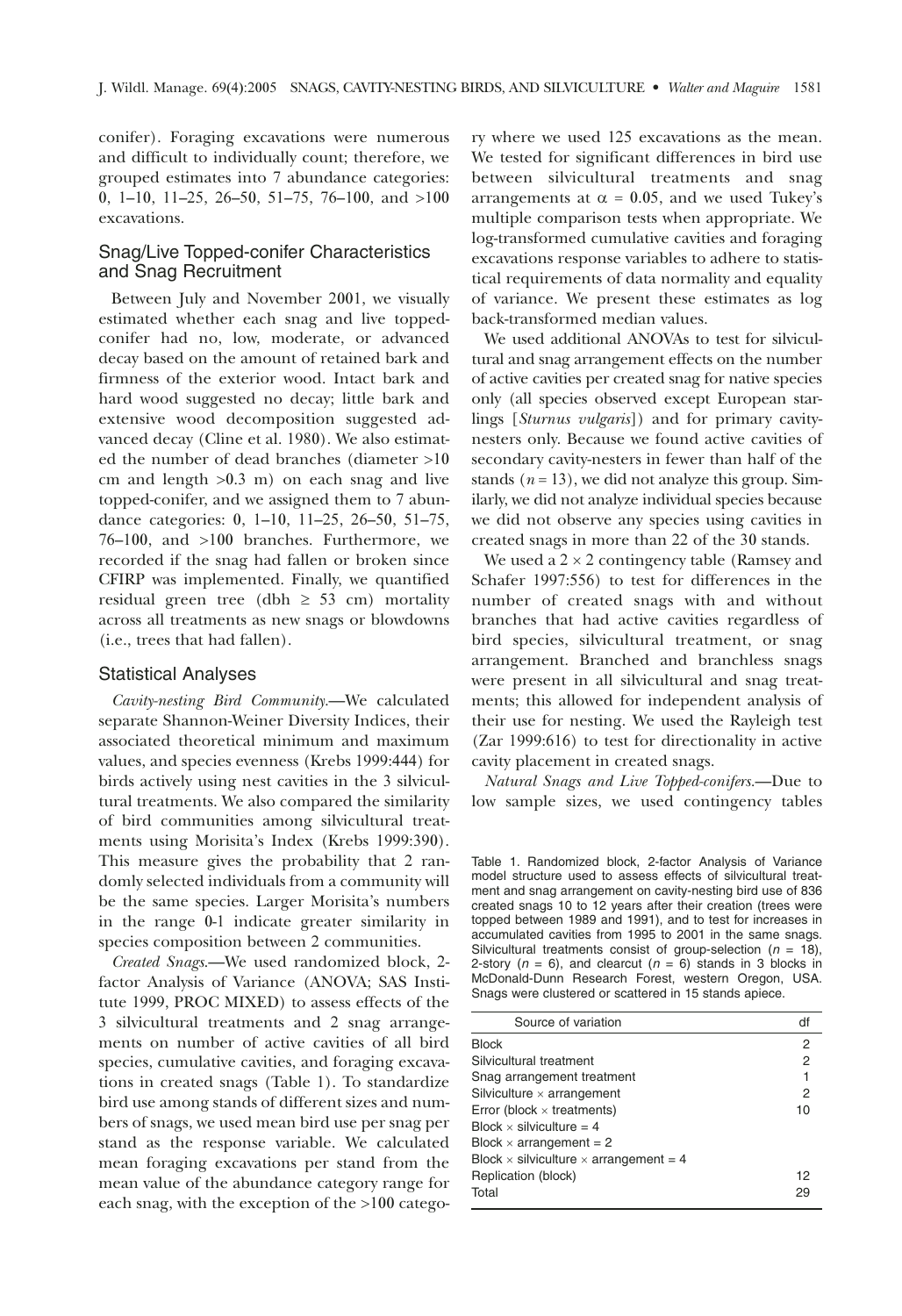Table 2. Cavity-nesting birds observed during the 2001 breeding season nesting and/or foraging on created ( $n = 836$ ) and natural ( $n = 221$ ) snags, and live topped-conifers ( $n = 102$ ) in McDonald-Dunn Research Forest, western Oregon, USA. Trees were topped between 1989 and 1991 to create snags; some trees did not die due to retained green branches.

| <b>Species</b>            | Abbreviation | Scientific name           |
|---------------------------|--------------|---------------------------|
| Primary cavity excavators |              |                           |
| Chestnut-backed chickadee | <b>CBCH</b>  | Parus rufescens           |
| Downy woodpecker          | <b>DOWO</b>  | Picoides pubescens        |
| Hairy woodpecker          | <b>HAWO</b>  | Picoides villosus         |
| Northern flicker          | <b>NOFL</b>  | Colaptes auratus          |
| Pileated woodpecker       | <b>PIWO</b>  | Dryocopus pileatus        |
| Red-breasted nuthatch     | <b>RBNU</b>  | Sitta canadensis          |
| Red-breasted sapsucker    | <b>RBSA</b>  | Sphyrapicus ruber         |
| Secondary cavity users    |              |                           |
| Brown creeper             | <b>BRCR</b>  | Certhia americana         |
| European starling         | <b>EUST</b>  | Sturnus vulgaris          |
| House wren                | <b>HOWR</b>  | Trogolodytes aedon        |
| Violet-green swallow      | <b>VGSW</b>  | Tachycineta<br>thalassina |
|                           |              |                           |

instead of ANOVAs to test for differences in the number of natural-old snags with and without active cavities, irrespective of bird species, among silvicultural treatments  $(2 \times 3$  table) and between snag arrangements  $(2 \times 2 \text{ table})$ , and for differences in natural-new snags with and without active cavities across silvicultural treatments (2 × 3 table). We did not observe active cavities in live topped-conifers. We also used a  $2 \times 3$  contingency table to test for differences in the numbers of natural-old snags, natural-new snags, and live topped-conifers with and without cavities regardless of cavity age. Because these structures typically were widely spaced, we assumed that bird use observations were independent.

*Temporal Comparison of Cavity Abundance*.—We used a randomized block, 2-factor ANOVA to test for silvicultural treatment and snag arrangement effects on the mean increase in cavities per snag from 1995 to 2001, expressed as the ratio 2001/1995 cavities. We used data for 1995 from Chambers et al. (1997) with permission.

# **RESULTS**

#### Cavity-nesting Birds

*Community Characteristics.—*We observed 11 cavity-nesting bird species using snags and live toppedconifers for nesting or foraging (Table 2). We observed 1 additional primary (black-capped chickadee [*Parus atricapillus*]) and 2 secondary (American kestrel [*Falco sparverius*], tree swallow [*Tachycineta bicolor*]) cavity-nesters perching on snags. Species accumulation curves suggest that we

encountered most cavity-nesting bird species nesting in the area (Fig. 2). Species richness of birds with active cavities in created snags was lowest in group-selection stands and highest in clearcuts; species diversity and evenness were highest in 2 story and lowest in group-selection stands (Table 3). More than half of the nesting species we observed were present in all silvicultural treatments and both snag arrangements (Fig. 3). The community composition of species with active cavities was most similar between 2-story and clearcut stands (Morisita's Index = 0.89), followed by 2 story and group-selection stands (Morisita's Index = 0.78). Group-selection and clearcut stands were least similar (Morisita's Index = 0.42).

*Active Cavities.*—We observed cavity-nesting birds nesting in 19.9% of created snags, in 12.6% of natural-old snags, and in 6.0% of natural-new snags (Table 4). We did not observe active cavities in live topped-conifers. We observed multiple active cavities in only 1.8% of all snags (Table 4). However, 3 bird species simultaneously nested within a single snag cluster in 2 different 2-story stands. In the first cluster, species included the chestnut-backed chickadee, house wren, and redbreasted nuthatch; in the second cluster, species included the chestnut-backed chickadee, house wren, and European starling. On average, we located 1 active cavity for every 4.9 created snags (mean = 0.2 active cavity per created snag).

Silvicultural treatment had a significant effect on the number of active cavities of all species observed in created snags ( $F_{2,10} = 5.05$ ,  $P = 0.03$ ; Fig. 4a). Active cavities were 2.9 times more abundant in clearcuts than in group-selection stands  $(t_{10} = 3.13, P = 0.01)$ . However, the number of active cavities was similar between group-selection and 2-story stands ( $t_{10} = 1.86$ ,  $P = 0.09$ ) and 2story and clearcut stands  $(t_{10} = 1.22, P = 0.25)$ . An increasing trend in active cavity numbers was apparent going from group-selection to 2-story to clearcut stands (Fig. 4a). We did not observe a difference in the number of active nests between clustered and scattered snags ( $F_{1,10}$  = 0.08, *P* = 0.79; Fig. 4b). There was no interaction between silvicultural treatment and snag arrangement  $(F_{2,10} = 1.47, P = 0.28).$ 

Of the 171 active nests located in created snags, 28 (16.4%) belonged to the exotic European starling; 26 of these nests (93%) were in 2-story and clearcut stands in the Dunn block (Fig. 5). With the removal of starlings from the analysis, native cavity-nesting birds did not respond to silvicultural treatment  $(F_{2,10} = 2.45, P = 0.14)$  or snag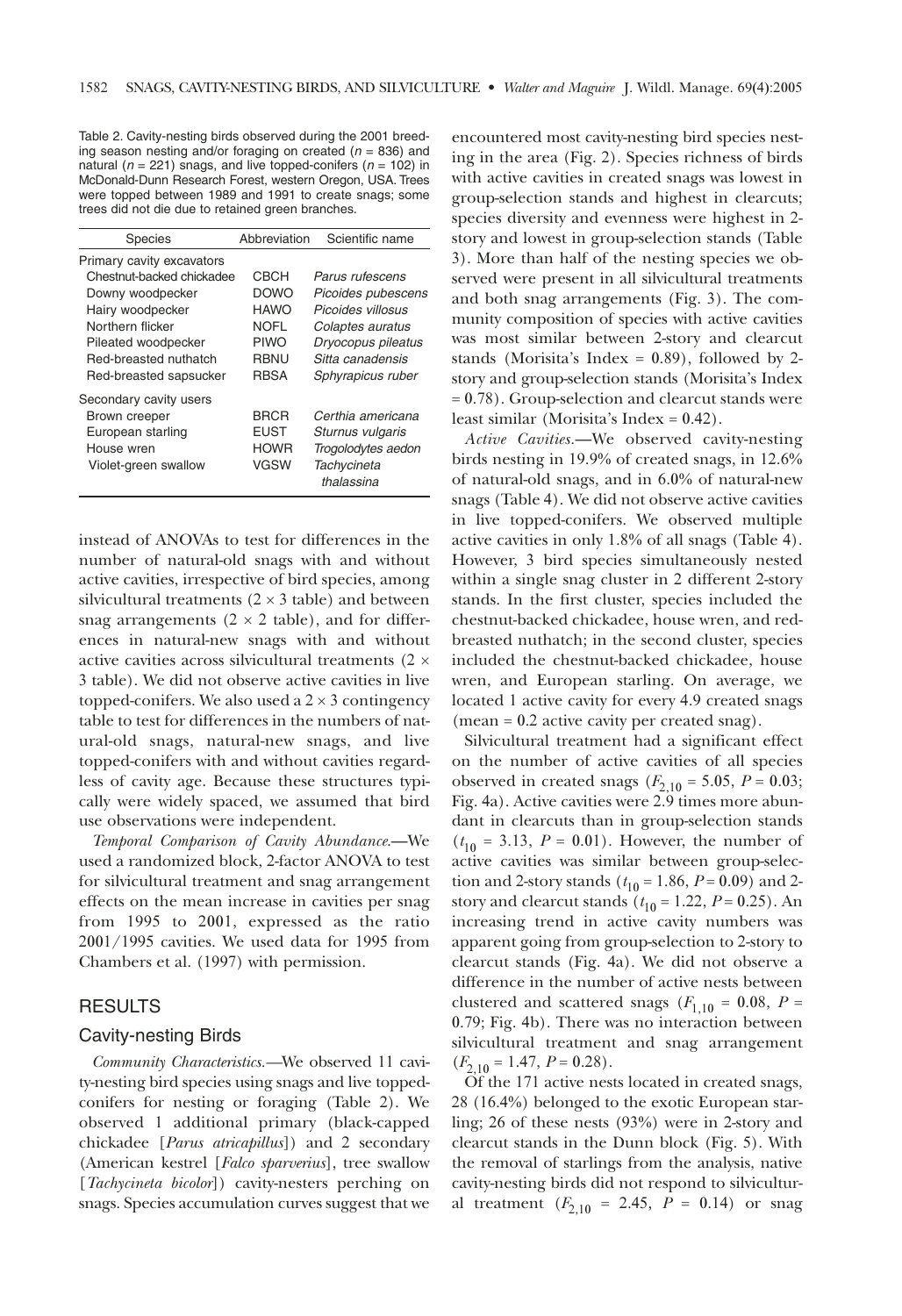

Fig. 2. Cumulative number of cavity-nesting bird species observed nesting in created and natural snags in (a) group-selection ( $n = 18$ ), (b) 2-story ( $n = 6$ ), and (c) clearcut ( $n = 6$ ) stands in McDonald-Dunn Research Forest, western Oregon, USA. Each stand was surveyed 3 times in spring 2001 and points represent stand survey dates. Species abbreviations (Table 2) coincide with the first date when each species was observed.

arrangement  $(F_{1,10} = 0.01, P = 0.92; Fig. 4)$ , but an increasing trend in active cavity numbers was evident going from group-selection to 2-story to clearcut stands. No interaction between silvicultural and snag treat-

ments was evident  $(F_{2,10})$  $= 0.85, P = 0.46$ . When we analyzed primary cavity-excavators in isolation, neither silvicultural treatment  $(F_{2,10} = 0.85, P_{2,10} = 0.46)$  nor snag  $(0.46)$ arrangement  $(F_{1,10}$  = 0.14,  $P = 0.72$  impacted (mean angle = 49°;  $Z_{171}$  = 7.62, *P* = 0.0001; Fig. 6). *Cumulative Cavities.—*We found cavities in 88% of

created snags, and there were 5.1 mean cavities per snag 10 to 12 years after creation. Mean number of

Table 3. Shannon-Weiner species diversity indices (H') bracketed by theoretical minimum (H' min.) and maximum (H' max.) values and associated evenness indices (H'/H' max.) for birds nesting in cavities in created snags in 3 silvicultural treatments in McDonald-Dunn Research Forest, western Oregon, USA, Apr–Jul 2001.

| Silvicultural   | Total        | Species  |           |      |           |          |
|-----------------|--------------|----------|-----------|------|-----------|----------|
| treatment       | observations | richness | $H'$ min. | H    | $H'$ max. | Evenness |
| Group-selection | 65           | 5        | 0.32      | 1.13 | 1.61      | 0.70     |
| Two-story       | 58           |          | 0.52      | 1.80 | 1.94      | 0.93     |
| Clearcut        | 73           | 8        | 0.50      | 1 61 | 2.08      | 0.78     |

the number of active cavities in created snags, nor was a trend across silvicultural treatments evident (Fig. 4). Again, there was no interaction effect  $(F_{2,10} = 0.44, P = 0.66).$ 

There was no difference in the number of natural-old snags with active nests of all species across silvicultural treatments  $(\chi^2_{2} = 3.18, P =$ 0.21) or between snag arrangements ( $\chi_1^2$  = 0.08, *P* = 0.9; Table 4). The number of natural-new snags with active nests also was not different across silvicultural treatments ( $\chi^2$  = 1.89, *P* = 0.5; Table 4).

Overall, 60% of created snags retained dead branches. We found little evidence to suggest that cavity-nesting birds disproportionately used created snags with or without dead branches for nesting  $(\chi_1^2 = 1.37, P =$ 0.24; Table 5). Among created snags with active cavities, 56% had dead branches. The mean height of active cavities in the 17-m created snags was 13.3 m (Table 6). Active cavities faced predominantly northeast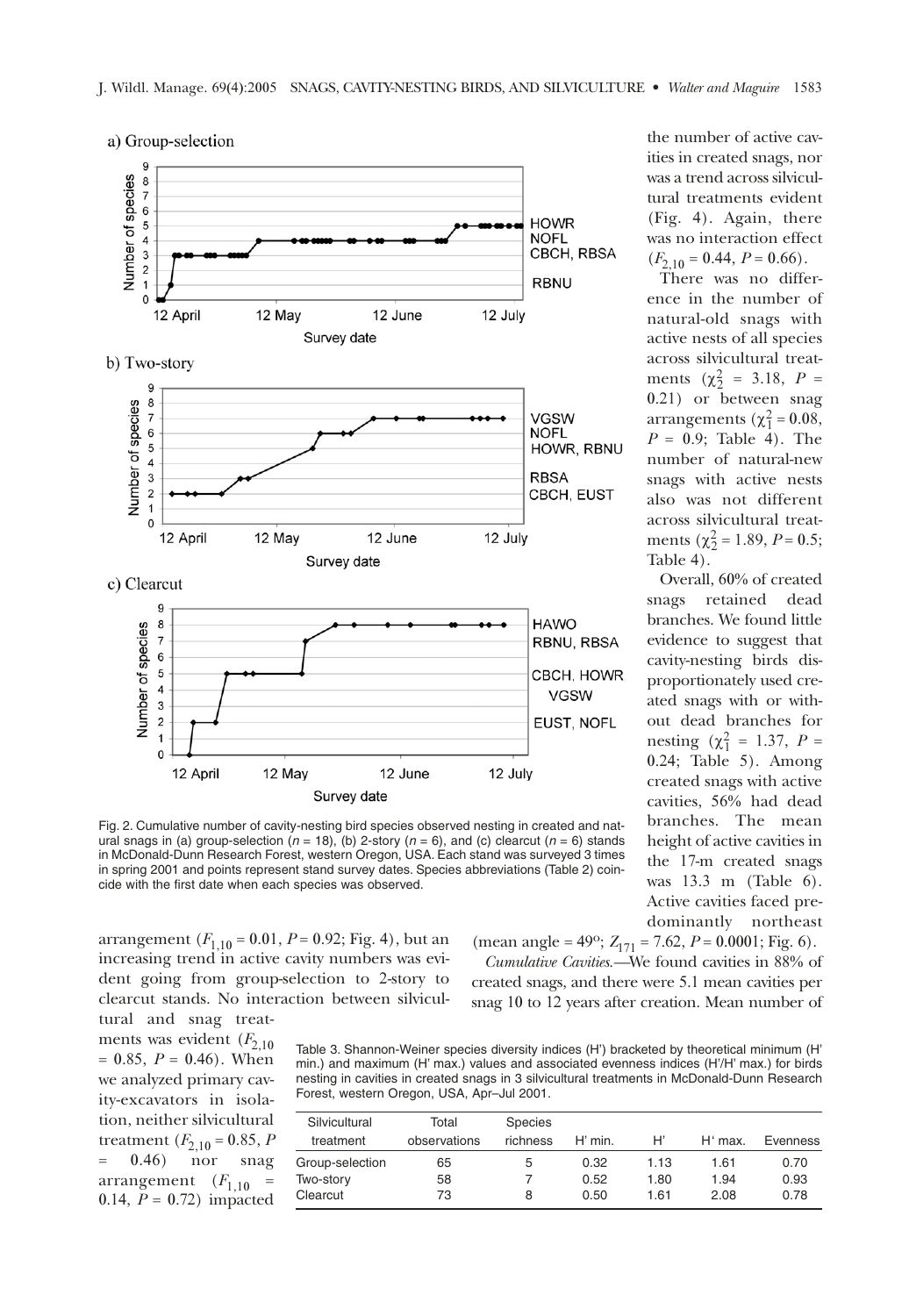

a) Silvicultural treatments

Fig. 3. Mean number of cavities used by birds for nesting in each 10- to 12-year-old created snag ( $n = 836$ ) across (a) 3 silvicultural treatments ( $gs = group\text{-selection}$ , ts = 2-story, cc  $=$  clearcut) and (b) 2 snag arrangements (c = clustered, s = scattered) in 30 stands in McDonald-Dunn Research Forest, western Oregon, USA. Bird species abbreviations are defined in Table 2. Forest and open refer to the typical habitat conditions of the species (Kaufman 1996), and CNB = cavity-nesting bird.

cavities differed among silvicultural treatments  $(F_{2,10} = 5.08, P = 0.03;$  Fig. 7a). Snags in 2-story stands had 1.7 times more cavities than snags in group-selection stands ( $t_{10} = 2.9$ ,  $P = 0.04$ ). No difference was evident between group-selection and clearcut stands  $(t_{10} = 2.13, P = 0.13)$  or between 2story and clearcut stands  $(t_{10} = 0.66, P = 0.79)$ . Cumulative cavity number did not differ between snag arrangements in 2001 ( $F_{1,10} = 0$ ,  $P = 0.95$ ; Fig. 7b). There was no interaction between silvicultural treatment and snag arrangement  $(F_{2,10} = 0.22, P = 0.81)$ .

Total increases in cavities per snag from 1995 to 2001 differed among silvicultural treatments  $(F_{2,10})$  $= 8.09, P = 0.008;$  Fig. 7a). The increase in cavities in group-selection stands (6.0 times more cavities in 2001 than in 1995) was significantly greater than the increase in either 2-story stands (3.3-fold increase,  $t_{10} = 3.35$ ,  $P = 0.02$ ) or clearcuts (3.5-fold increase,  $t_{10} = 3.02$ ,  $P = 0.03$ ). There was no difference in the increase in cavities per snag between 2 story and clearcut stands  $(t_{10} = 0.27, P = 0.96)$ . Snag

arrangement did not impact cumulative cavity increases between 1995 and 2001 ( $F_{2,10} = 0.02, P =$ 0.89; Fig. 7b). There was no interaction between silvicultural treatment and snag arrangement  $(F_{2,10} = 0.14, P = 0.87).$ 

We found differences among the number of natural-old snags, natural-new snags, and live topped-conifers with and without excavated cavities  $(\chi^2_{2} = 85.7, P < 0.001;$ Table 7). Although more than half of natural-old (69.8%) and natural-new snags (56.7%) had cavities, only 7.8% of live topped-conifers contained cavities. Naturalold and natural-new snags averaged 4.3 and 2.5 cavities per snag, respectively, while live topped-conifers averaged 0.2 cavities.

*Active Foraging and Foraging Excavations.*—We only observed foraging 43 times during 96.6 observation hours of

created, natural-old and natural-new snags, and live topped-conifers. Birds foraged on the bole as opposed to branches in 83% of these observations, although 64% of snags and topped liveconifers retained branches. Neither silvicultural treatment  $(F_{2,10} = 2.83, P = 0.11)$  nor snag arrangement ( $F_{1,10} = 1.15$ ,  $P = 0.11$ ) affected the number of foraging excavations per created snag (Fig. 8), and there was no interaction between variables  $(F_{2,10} = 0.03, P = 0.97)$ . Natural-old snags had twice as many cumulative foraging excavations as natural-new snags (76 vs. 35 foraging excavations per snag, respectively). Live toppedconifers were seldom used for foraging (mean = 2 excavations per tree).

# Snag/Live Topped-conifer Condition and Snag Recruitment

Most snags had low decay (98%), and most live topped-conifers had no decay (94%). Since treatment implementation in 1989, only 1 (0.1%) of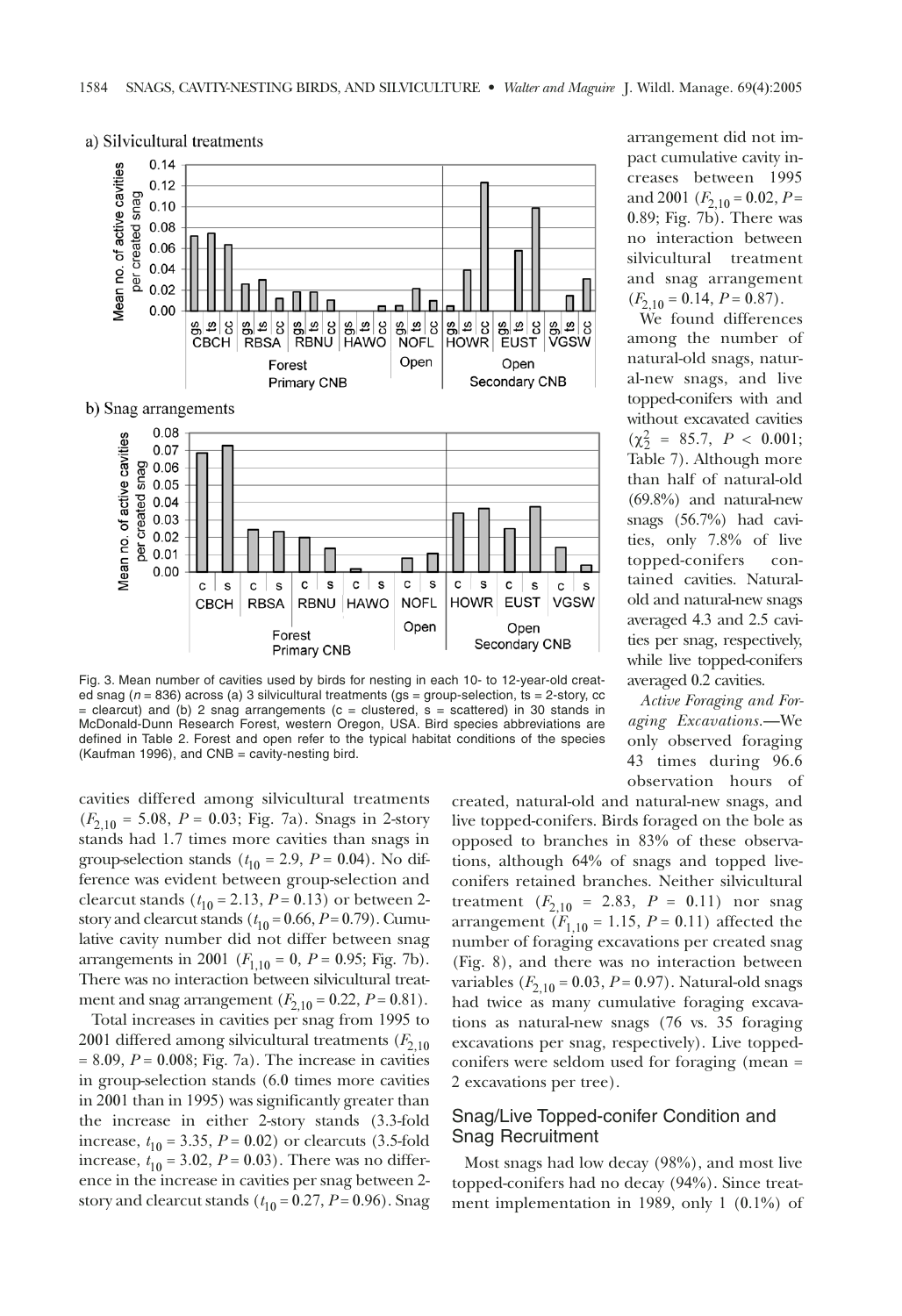Table 4. Numbers of created, natural-old, and natural-new snags with active bird cavities in 3 silvicultural treatments (group-selection = GS, 2-story = TS, clearcut = CC) and 2 snag arrangement (clustered, scattered) treatments in 30 stands in McDonald-Dunn Research Forest, western Oregon, USA, in 2001. Created snags were 10 to 12 years old, natural-new snags were <12 years old, and natural-old snags were >12 years old when data were collected in 2001.

|                          |             | Maximum no. of    | Snags with 1 cavity |      | Snags with >1 cavity |      | Total snags with cavities |      |
|--------------------------|-------------|-------------------|---------------------|------|----------------------|------|---------------------------|------|
|                          | Snags       | cavities per snag | No.                 | $\%$ | No.                  | $\%$ | No.                       | $\%$ |
| Silvicultural treatments |             |                   |                     |      |                      |      |                           |      |
| GS                       | Created     | 2                 | 53                  | 12.1 | 1                    | 0.2  | 440                       | 12.3 |
| <b>TS</b>                |             | 3                 | 45                  | 22.3 | 6                    | 3.0  | 202                       | 25.3 |
| CC                       |             | 4                 | 53                  | 27.3 | 8                    | 4.1  | 194                       | 31.4 |
| All                      |             | 4                 | 151                 | 18.1 | 15                   | 1.8  | 836                       | 19.9 |
| GS                       | Natural-old | 1                 | 3                   | 6.7  | 0                    | 0.0  | 45                        | 6.7  |
| <b>TS</b>                |             | 3                 | 4                   | 16.7 | 1                    | 4.1  | 24                        | 20.8 |
| CC                       |             | 2                 | 1                   | 5.6  | 2                    | 11.1 | 18                        | 16.7 |
| All                      |             | 3                 | 8                   | 9.2  | 3                    | 3.4  | 87                        | 12.6 |
| GS                       | Natural-new | 1                 | 3                   | 4.3  | 0                    | 0.0  | 70                        | 4.3  |
| <b>TS</b>                |             | 2                 | 4                   | 7.3  | 1                    | 1.8  | 55                        | 9.1  |
| CC                       |             | 0                 | 0                   | 0.0  | 0                    | 0.0  | 9                         | 0.0  |
| All                      |             | 2                 | 7                   | 5.2  | 1                    | 0.8  | 134                       | 6.0  |
| All                      | All         | 4                 | 166                 | 15.7 | 19                   | 1.8  | 1,057                     | 17.5 |
| Snag treatments          |             |                   |                     |      |                      |      |                           |      |
| Clustered                | Created     | 3                 | 81                  | 18.4 | 8                    | 1.8  | 441                       | 20.2 |
| Scattered                |             | 4                 | 70                  | 17.7 | $\overline{7}$       | 1.8  | 395                       | 19.5 |
| <b>Both</b>              |             | 4                 | 151                 | 18.1 | 15                   | 1.8  | 836                       | 19.9 |
| Clustered                | Natural-old | 3                 | 4                   | 9.1  | 1                    | 2.3  | 44                        | 11.4 |
| Scattered                |             | 2                 | 4                   | 9.3  | 2                    | 4.7  | 43                        | 14.0 |
| <b>Both</b>              |             | 3                 | 8                   | 9.2  | 3                    | 3.5  | 87                        | 12.7 |
| All                      | Natural-new | 2                 | 7                   | 5.2  | $\mathbf{1}$         | 0.8  | 134                       | 6.0  |
| All                      | All         | $\overline{4}$    | 166                 | 15.7 | 19                   | 1.8  | 1,057                     | 17.5 |

the 939 topped conifers (created snags and live topped-conifers) fell, and another broke; both were in clearcuts. Six of 95 (6.3%) natural-old snags either broke or fell; 5 of the 47 (10.6%) in group-selection stands broke, and 1 of the 21 (4.8%) in clearcuts fell.

In the 12 years since initiation of the CFIRP study, 134 residual green trees died and remained standing as snags. Natural-new snags in 2-story stands (0.76 snag/ha) were 1.9 and 3.8 times more numerous per hectare than in group-selection (0.40 snag/ha) and clearcut stands (0.20 snag/ha), respectively. Also, 185 residual green trees blew down. Two-story stands experienced the highest rate of tree fall per hectare (1.12 trees/ha); this rate was 2.3 and 6.6 times higher than in group-selection stands (0.48 tree/ha) and clearcuts (0.17 tree/ha), respectively. However, percent mortality of residual green trees was greatest in clearcuts (15.3%). When blowdowns and new snags were combined, trees in clearcuts died a proportional 6.4 times more than trees in 2-story stands (2.4%) and 153.2 times more than trees in group-selection stands (0.1%).

#### **DISCUSSION**

#### Silvicultural Treatments

Research suggests that variations in forest structure influence the abundance and species composition of cavity-nesting birds and impact their foraging opportunities (Li and Martin 1991, Lundquist and Mariani 1991, Hansen et al. 1995, Hagar et al. 1996). In our study and in an earlier study on the same sites (Chambers et al. 1997), 2 story and clearcut stands with open canopies and similar snag densities had more cavity nests, higher species richness, greater species diversity, and more similar communities of cavity-nesting birds compared to group-selection stands with closedcanopy residual forest. Open-canopy stands typically experience increased vertical and horizontal structural diversity from increased light levels that stimulate vegetative growth (Hayes et al. 1997,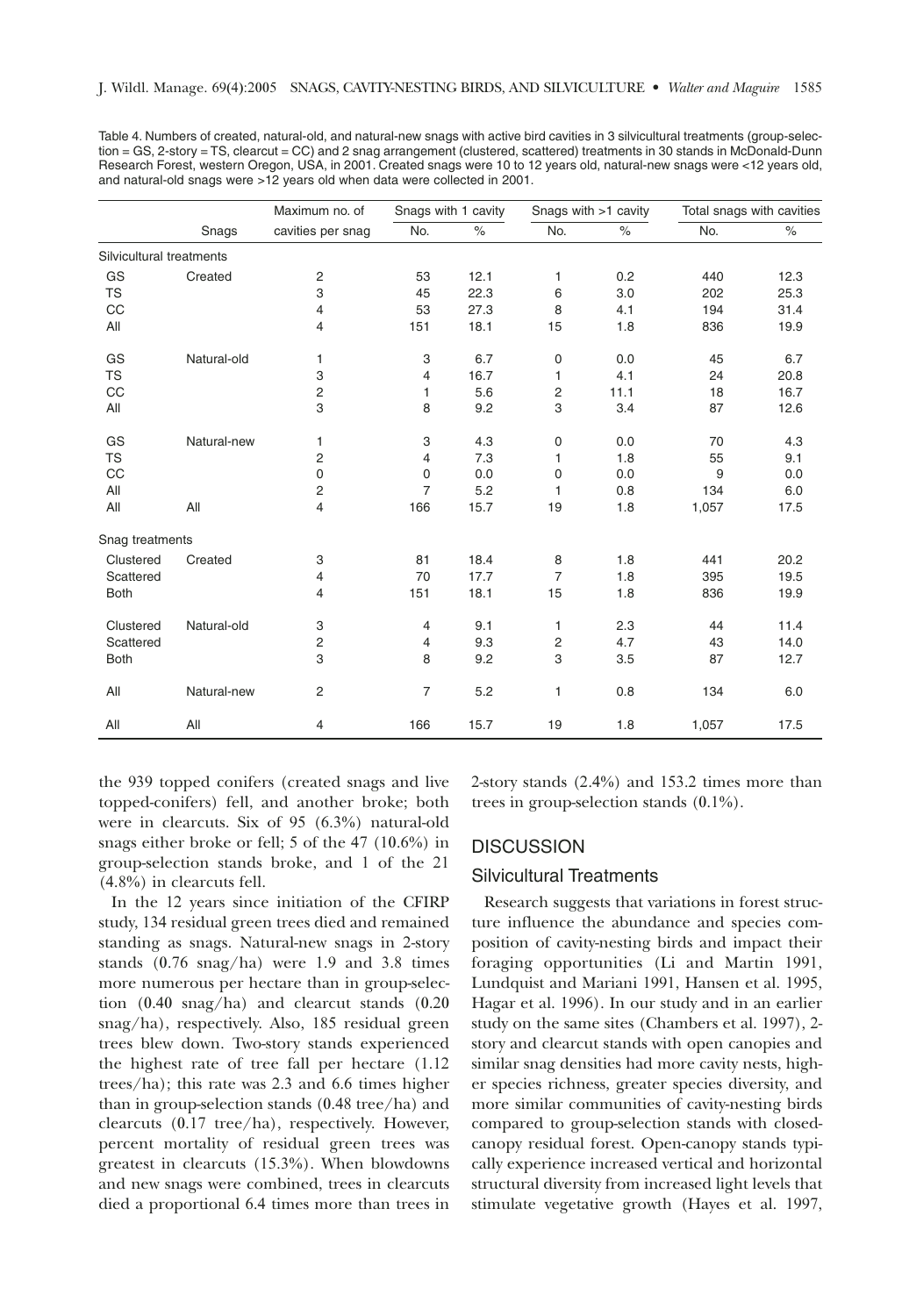

Fig. 4. Mean number of active nests observed in 2001 for all, native, and primary cavity-nesting birds per 10- to 12-year-old created snag in (a) 3 silvicultural treatments and (b) 2 snag arrangements in McDonald-Dunn Research Forest, western Oregon, USA. Native birds were all cavity nesters with the exception of European starlings (Sturnus vulgaris). Each error bar represents the 95% confidence interval around the mean. Significant differences ( $\alpha$  = 0.05) across silvicultural treatments and snag arrangements were determined from Tukey's multiple comparison tests and are represented by different letters; each bird group comparison across treatments is distinguished by a different font.

Bailey and Tappeiner 1998, Buermeyer and Harrington 2002) and promote longer tree crowns (through retention of the lower crown) and epicormic branching (Van Pelt and North 1996, Collier and Turnblom 2001, Ishii and Wilson 2001, Walter and Maguire 2004). These structures, in



Fig. 5. Cumulative number of active nests of European starlings and native cavity-nesting birds in 2001 in 10- to 12-yearold created snags per hectare in 2 open-canopy silvicultural treatments (2-story, clearcut) in 3 blocks (Dunn, Peavy, Lewisburg Saddle) in McDonald-Dunn Research Forest, western Oregon, USA.

Table 5. Numbers of created snags with and without dead branches (>10-cm diameter and >0.3 m long) and with and without active bird cavities in 30 experimental stands in McDonald-Dunn Research Forest, western Oregon, USA. Snags were created by topping mature conifers 10 to 12 years prior to the survey.

|                  | With<br>branches | Without<br>branches | Total |
|------------------|------------------|---------------------|-------|
| With cavities    | 84               | 66                  | 150   |
| Without cavities | 416              | 264                 | 680   |
| Total            | 500              | 330                 | 830   |

addition to snags, harbor insects that many cavitynesting birds consume (Sharpe 1996, Weikel and Hayes 1999, Halaj et al. 2000). The low number of foraging events we observed on snags suggests that much feeding activity occurred elsewhere.

Bird guilds based on habitat use can be broadly divided into species groups associated with either open- or closed-canopy forests (Hansen et al. 1995). Although open-canopy stands supported the majority of cavity-nesting birds in our study, mature, dense-crowned forests were valuable for the closed-canopy nesting guild of cavity-nesting birds (e.g., red-breasted nuthatch, chestnutbacked chickadee; Mannan et al. 1980, Carey et al. 1991, Chambers et al. 1999*a*). In western Oregon, closed-canopy, mature forest stands (>100 years old) are less abundant than short-rotation plantations. Consequently, cavity-nesting birds associated with closed-canopy forests may be more vulnerable to forest management practices that create breaks in the canopy than the guild of open-canopy nesting species (Chambers et al. 1999*a*).

#### Snag Arrangements

Snags in unmanaged Pacific Northwest conifer forests occur in both clustered and scattered

Table 6. Mean heights and numbers of cavities in created snags  $(n = 836)$  used for nesting by birds in McDonald-Dunn Research Forest, western Oregon, USA. Snags were 10 to 12 years old when data were collected in 2001; snags were created between 1989 and 1991 by topping conifers ≥53 cm dbh at 17 m.

|                           | Mean cavity | No. of   |
|---------------------------|-------------|----------|
| <b>Species</b>            | height (m)  | cavities |
| Chestnut-backed chickadee | 14.2        | 56       |
| European starling         | 14.0        | 28       |
| Hairy woodpecker          | 9.8         |          |
| House wren                | 12.6        | 31       |
| Northern flicker          | 15.6        | 7        |
| Red-breasted nuthatch     | 13.2        | 15       |
| Red-breasted sapsucker    | 13.0        | 21       |
| Violet-green swallow      | 14.1        | 10       |
| Overall                   | 13.3        | 169      |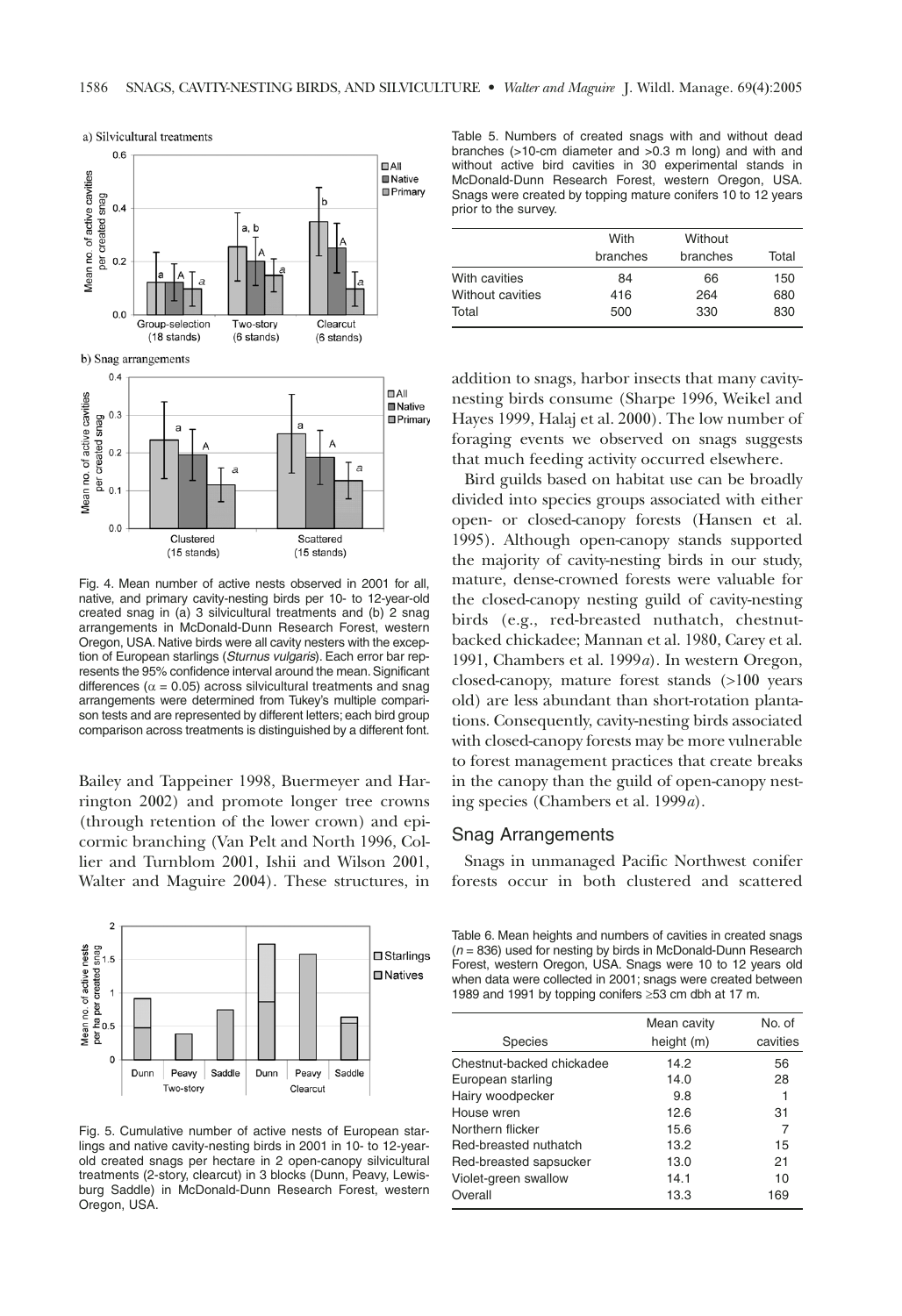arrangements because of a host of tree mortality agents that kill individuals and groups of trees (Franklin et al. 1987, Ohmann et al. 1994, Bull et al. 1997). In our study, cavity-nesting birds utilized clustered and scattered snags equally for nesting and foraging, and multiple species nested concurrently within clusters. Our results, and similar ones obtained 6 years earlier on the same sites (Chambers et al. 1997), appear to counter the suggestion by Bull et al. (1997) that territorial woodpeckers in clustered snags may restrict nesting by other birds. Many of the 10- to 12 year-old created snags in our study, however, were not used for nesting during our study (1 active nest per 4.9

snags), and these results could mean that competition was limited because CFIRP snag densities exceeded requirements. Alternatively, because 88% of the snags over the last decade contain cavities, competition may limit the number of snags used in any 1 year. Although our data cannot settle the competition issue, unless bird response to snag arrangement diverges as the CFIRP snags age, clustered snags may be preferential to scattered snags in managed forests because they are more easily avoided during timber harvest and thereby better meet worker safety goals while simultaneously providing habitat for cavity-nesting species.

#### Temporal Change in Snag Use

The chainsaw-topped CFIRP snags began to be used for nesting within 4 to 6 years after creation (Chambers et al. 1997), and we recorded a several-fold increase in cavities 6 years later. In addition, the number of observed cavity-nesting birds increased from 5 species (reported in Chambers et al. 1997) to 14 species over the same period; many of these were secondary cavity nesters. Typ-



Fig. 6. Aspect of the cavity face for 171 active bird nests in 10- to 12-year-old created snags in McDonald-Dunn Research Forest, western Oregon, USA. Aspects were graphed in 15<sup>o</sup> intervals. Significant directionality at 49 $\degree$  (P = 0.0001) was found when aspects were analyzed with the Rayleigh test. Dashed arrows represent the 95% confidence interval around the mean aspect.

ically at least 5 years must pass before snags possess sufficient decay for extensive cavity excavation (Mannan et al. 1980, Bull et al. 1997). Decay development depends on several factors, in particular, the source of tree mortality (Franklin et al. 1987). Studies that compared conifer snag creation techniques in the Pacific Northwest demonstrate that snags created by topping consistently result in higher foraging and nesting use within the first 9 years because of accelerated decay

Table 7. Numbers of natural-old snags, natural-new snags, and live topped-conifers with and without bird cavities in 30 stands in 2001 in McDonald-Dunn Research Forest, western Oregon, USA. Natural-new snags were <12 years old and natural-old snags were >12 years old. Live topped-conifers were the result of trees topped to create snags 10 to 12 years prior to this study, but they did not die.

|                      | With     | Without  |       |
|----------------------|----------|----------|-------|
|                      | cavities | cavities | Total |
| Natural-old snags    | 60       | 26       | 86    |
| Natural-new snags    | 76       | 58       | 134   |
| Live topped-conifers | 8        | 94       | 102   |
| Total                | 144      | 178      | 322   |
|                      |          |          |       |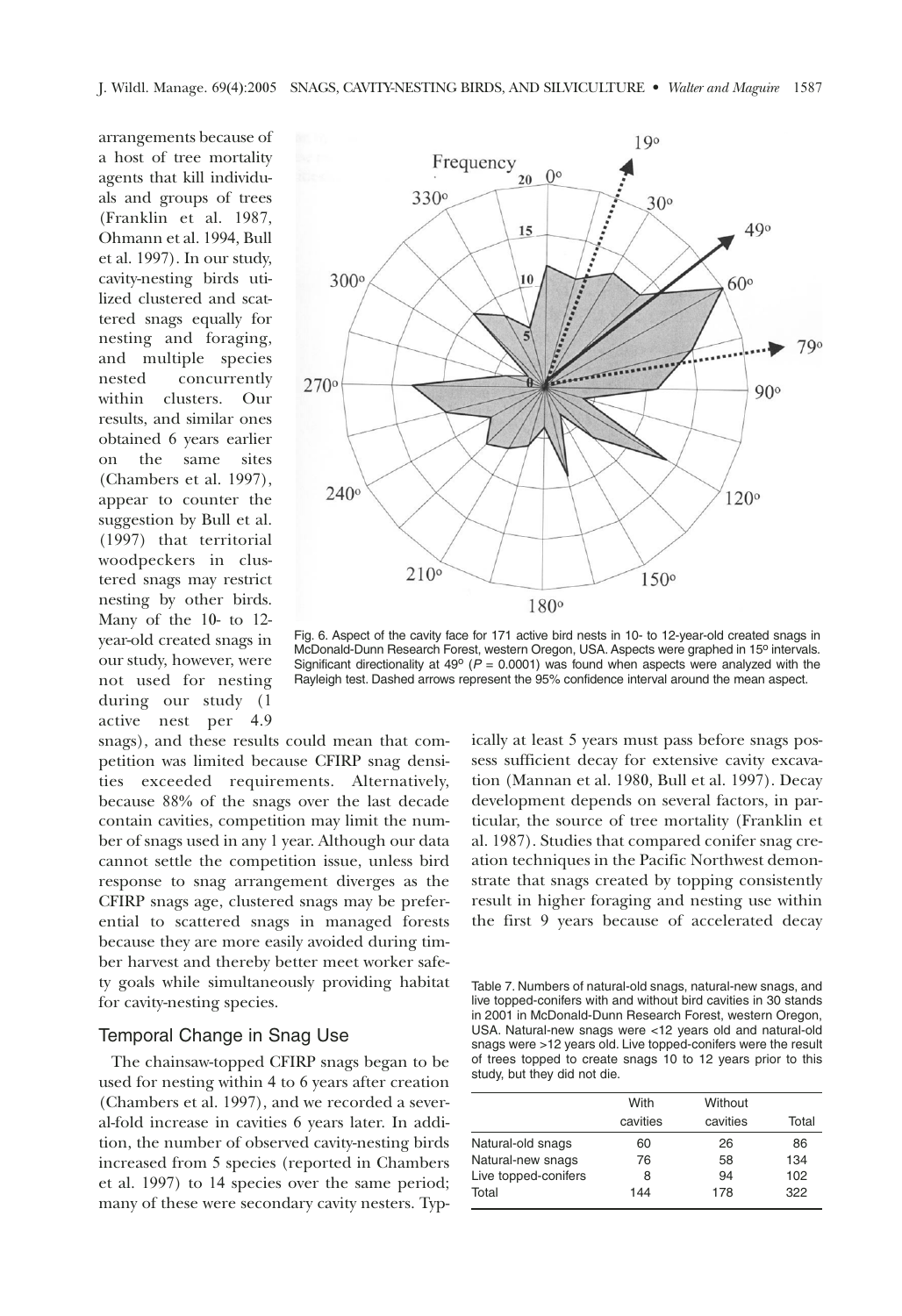

Fig. 7. Median number of cumulative cavities per created snag in 1995 and 2001 in (a) 3 silvicultural treatments and (b) 2 snag arrangement treatments in McDonald-Dunn Research Forest, western Oregon, USA. Snags were created between 1989 and 1991; cumulative cavities in 1995 were recorded by Chambers et al. (1997). Error bars represent 95% confidence intervals around log back-transformed median values. Significant differences at  $\alpha$  = 0.05 as determined from Tukey's multiple comparison tests are represented by different letters; lower-case letters are for the mean increase in cavities per snag across treatments from 1995 to 2001 (expressed as the ratio: 2001/1995 cavity numbers) and upper-case letters are for 2001 median cavities/snag treatment comparisons.

resulting from exposure of the inner wood following crown loss (Bull and Partridge 1986, Hallett et al. 2001, Brandeis et al. 2002).

The recent detection of European starlings in 2-story and clearcut Dunn stands neighboring 780 ha of agricultural land is noteworthy because this exotic species can usurp cavities from native cavity nesters (Peterson and Gauthier 1985, Weitzel 1988, Ingold 1996). Koenig (2003), however, provided evidence that in the long-term over large areas, starlings do not contribute significantly to population declines for most cavitynesting species with whom they overlap. One decade after harvest, CFIRP stands with starlings still supported other cavity-nesting species.

# Snag/Live Topped-conifer Characteristics and Nest Site Location

In the decade following snag creation, the availability of dead branches did not significantly affect cavity nesting, although a trend was evident for more cavities when branches were present. Some researchers suggest that branches on snags are beneficial because they shelter nest cavities



Fig. 8. Estimated number of bird foraging excavations in 10- to 12-year-old created snags ( $n = 836$ ) in (a) 3 silvicultural treatments and (b) 2 snag arrangements in McDonald-Dunn Research Forest, western Oregon, USA. Error bars represent 95% confidence intervals around log back-transformed median values. We found no significant differences at  $\alpha$  = 0.05 as determined from Tukey's multiple comparison tests.

(McEllin 1979) and provide foraging substrates (Lundquist and Mariani 1991, Weikel and Hayes 1999). We observed approximately 20% of foraging events on dead branches. Although we did not compute surface area ratios for dead branches to boles, use of branches for foraging appeared to outweigh their availability. This occurred even though insect food sources often are more common in snag boles than in lessdecayed branches with their denser wood (Cline et al. 1980, Ross and Niwa 1997).

In contrast to snags with dead branches, topped-conifers with live branches contained no active nests, they rarely were used for foraging, and sapwood decay was uncommon. Birds rarely excavate cavities in live trees because of the hard structural properties of the wood (Mannan et al. 1980, Lundquist and Mariani 1991, Spies and Franklin 1991) and because most insect food sources are found in decayed compared with hard wood (Neitro et al. 1985).

Cavity-nesting birds often position nests to minimize their exposure to wind and rain (Hansell 2000). Most of the cavities we located faced northeast, away from prevailing spring winds from the south and west (Oregon Climate Service 2003). In addition, most active nests were in the upper quarter of the 17-m tall created snags.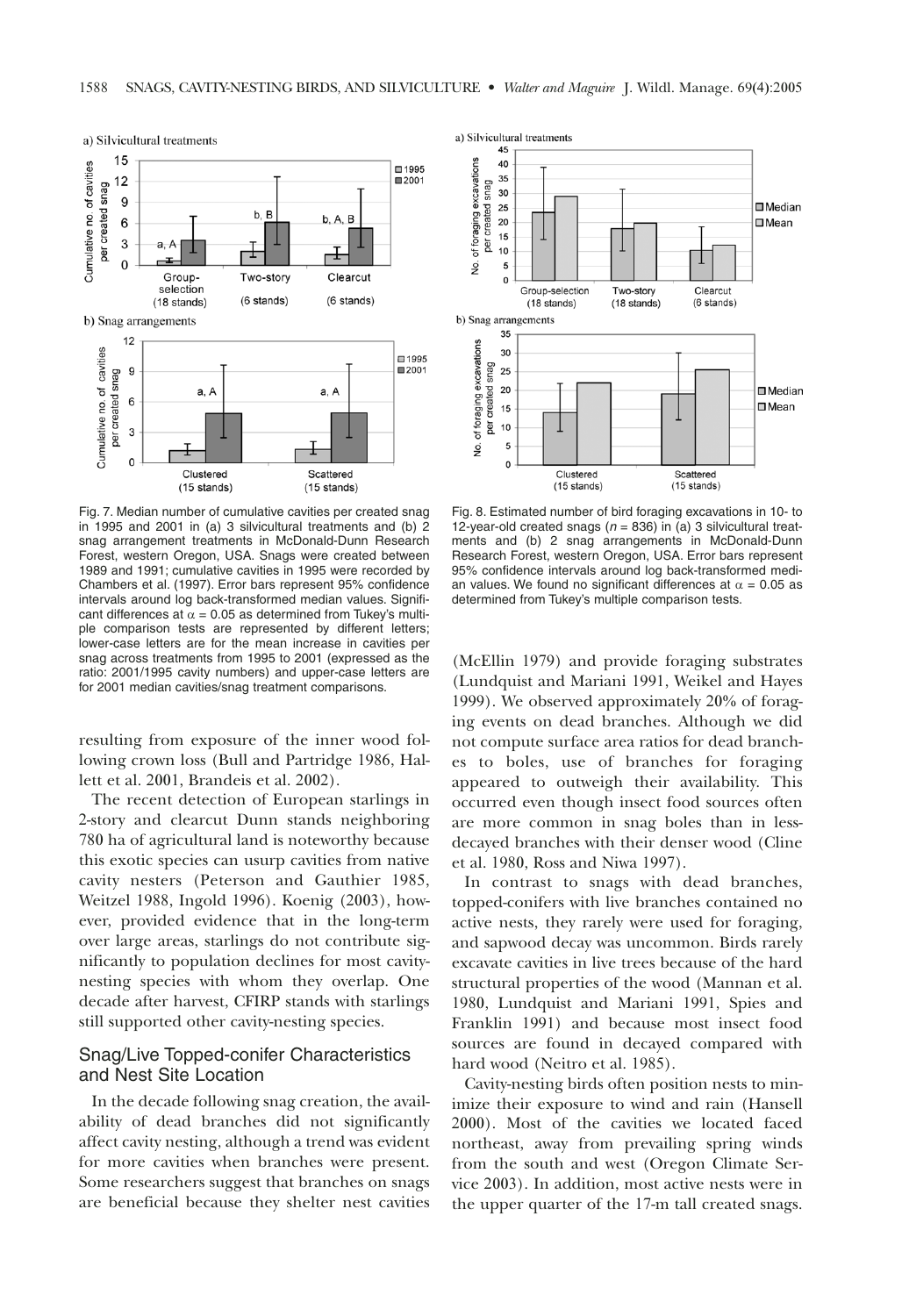It is advantageous for cavity nesters to locate nests at the tallest height where decay and diameter requirements are met (Bull et al. 1997) because lower nests experience higher predation rates than higher nests (Li and Martin 1991).

#### Snag Persistence and Recruitment

One decade following CFIRP treatment implementation, nearly all created and natural snags remained standing. Among tree species, Douglasfir snags, particularly those >50 cm dbh, decay relatively slowly, and they can maintain structural integrity and resist falling for >100 years in the Oregon Coast Range (Cline et al. 1980, Neitro et al. 1985, Bull et al. 1997). Additionally, because crown removal reduces snag wind resistance, topping may limit the susceptibility of snags to blowdown (Bull and Partridge 1986).

Tree mortality resulted in new snags in most study stands, and it outweighed snag loss by 19.1% in the first decade since harvest (Walter and Maguire 2004). Logging damage was 1 possible cause of the mortality we observed. Residual trees in the 2-story and clearcut stands exposed to intense harvest operations experienced higher mortality rates (2.4% and 15.3%, respectively) than trees in group-selection stands (0.1%) where skid trail coverage was only 3 to 4% of the total area (Kellogg et al. 1991).

# MANAGEMENT IMPLICATIONS

Our results suggest that silvicultural treatments that create open-canopy conditions in mature conifer forests of the Oregon Coast Range promote diverse stand structures that support more species and a greater abundance of cavity-nesting birds than are found in closed-canopy forest when snag densities are equal. However, because some cavity-nesting species only nest in closedcanopy forests, a mix of stand conditions is required to support all species capable of populating an area. Additionally, within the clearcut, 2-story, and group selection treatments, few of the snags created were lost to breakage or blowdown, and cavity-nesting birds continued to increase their snag use 1 decade after creation. This demonstrates that topping of large live trees by chainsaw is an effective strategy for creating persistent snags for wildlife when natural snags are limited. Although the presence of dead branches on snags did not alter cavity nester use, topped trees with live branches did not contain cavities, most likely because the trees had not died or sufficiently decayed.

# ACKNOWLEDGMENTS

Our project was funded by the Oregon State University College of Forestry Fish and Wildlife Research Program and a J. Richard Dilworth Scholarship for Forestry. We thank B. C. McComb and J. C. Tappeiner for creating long-term research opportunities through their initiation of CFIRP. We also thank C. L. Chambers for access to her 1995 CFIRP bird data; L. M. Ganio and M. M. P. Huso for statistical advice; D. L. Johnson and D. A. Zahler for map assistance; S. Roberts, T. G. Smith, M. A. Stoddard, A. S. Turple, D. L. Waldien, and D. A. Zahler for discussion and editorial reviews throughout the project; T. Manning for field assistance; W. H. Emmingham, D. A. Maguire, R. A. Schmitz, and J. C. Tappeiner for technical advice and/or for reviewing earlier versions of the manuscript; and D. J. Flaspohler and 2 anonymous reviewers for many helpful editorial suggestions.

#### LITERATURE CITED

- BAILEY, J. D., AND J. C. TAPPEINER. 1998. Effects of thinning on structural development in 40- to 100-year-old Douglas-fir stands in western Oregon. Forest Ecology and Management 108:99–113.
- BRANDEIS, T. J., M. NEWTON, G. M. FILIP, AND E. C. COLE. 2002. Cavity-nester habitat development in artificially made Douglas-fir snags. Journal of Wildlife Management 66:625–633.
- BUERMEYER, K. R., AND C. A. HARRINGTON. 2002. Fate of overstory trees and patterns of regeneration 12 years after clearcutting with reserve trees in southwest Washington. Western Journal of Applied Forestry 17:78–85.
- BULL, E. L., R. S. HOLTHAUSEN, AND M. G. HENJUM. 1990. Techniques for monitoring pileated woodpeckers. U.S. Forest Service General Technical Report PNW-GTR-269.
- ———, C. G. PARKS, AND T. R. TORGERSEN. 1997. Trees and logs important to wildlife in the interior Columbia River basin. U.S. Forest Service General Technical Report PNW-GTR-391.
- ———, AND A. D. PARTRIDGE. 1986. Methods of killing trees for use by cavity nesters. Wildlife Society Bulletin 14:142–146.
- CAREY, A. B., M. M. HARDT, S. P. HORTON, AND B. L. BISWELL. 1991. Spring bird communities in the Oregon Coast Range. Pages 123–141 *in* L. F. Ruggiero, K. B. Aubry, A. B. Carey, and M. H. Huff, technical coordinators. Wildlife and vegetation of unmanaged Douglas-fir forests. U.S. Forest Service General Technical Report PNW-GTR-285.
- CHAMBERS, C. L., T. CARRIGAN, T. E. SABIN, J. TAPPEINER, AND W. C. MCCOMB. 1997. Use of artificially created Douglas-fir snags by cavity-nesting birds. Western Journal of Applied Forestry 12:93–97.
- ———, W. C. MCCOMB, AND J. C. TAPPEINER II. 1999*a*. Breeding bird responses to three silvicultural treatments in the Oregon Coast Range. Ecological Applications 9:171–185.

<sup>———, ———, ———,</sup> L. D. KELLOGG, R. L. JOHNSON, AND G. SPYCHER. 1999*b*. CFIRP: what we learned in the first ten years. The Forestry Chronicle 75:431–434.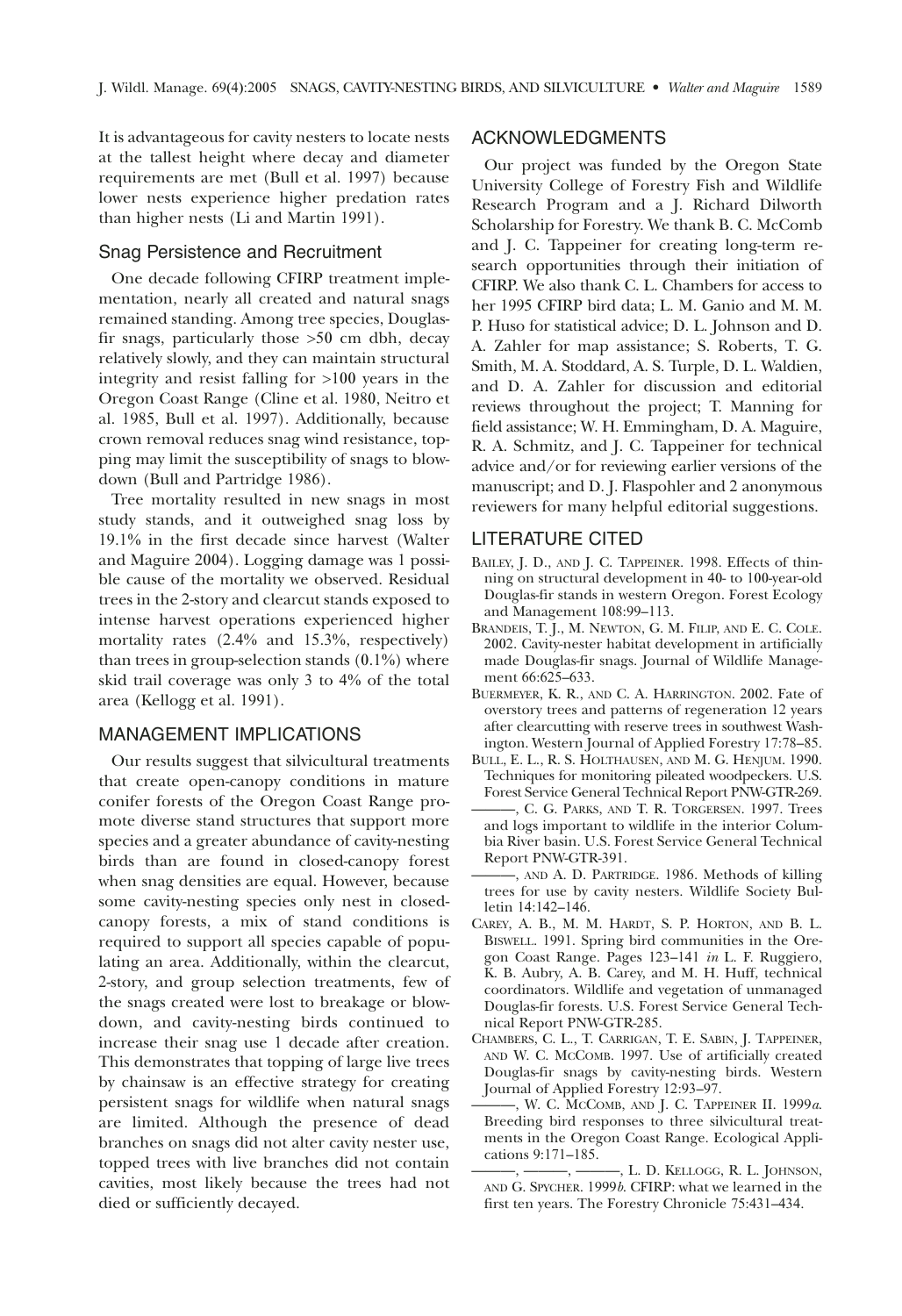- CLINE, S. P., A. B. BERG, AND H. M. WIGHT. 1980. Snag characteristics and dynamics in Douglas-fir forests, western Oregon. Journal of Wildlife Management 44:773–786.
- COLLIER, R. L., AND E. C. TURNBLOM. 2001. Epicormic branching on pruned coastal Douglas-fir. Western Journal of Applied Forestry 16:80–86.
- DICKSON, J. G., R. N. CONNER, AND J. H. WILLIAMSON. 1983. Snag retention increases bird use of a clear-cut. Journal of Wildlife Management 47:799–804.
- EVERETT, R., J. LEHMKUHL, R. SCHELHAAS, P. OHLSON, D. KEENUM, H. RIESTERER, AND D. SPURBECK. 1999. Snag dynamics in a chronosequence of 26 wildfires on the east slope of the Cascade Range in Washington state, USA. International Journal of Wildland Fire 9:223–234.
- FRANKLIN, J. 1989. Toward a new forestry. American Forests 95:37–44.
- ———, AND C. T. DYRNESS. 1988. Natural vegetation of Oregon and Washington. Oregon State University Press, Corvallis, USA.
- -, H. H. SHUGART, AND M. E. HARMON. 1987. Tree death as an ecological process. BioScience 37:550–556.
- GRUMBINE, R. E. 1994. What is ecosystem management? Conservation Biology 8:27–38.
- HAGAR, J. C., W. C. MCCOMB, AND W. H. EMMINGHAM. 1996. Bird communities in commercially thinned and unthinned Douglas-fir stands of western Oregon. Wildlife Society Bulletin 24:353–366.
- HALAJ, J., D. W. ROSS, AND A. R. MOLDENKE. 2000. Importance of habitat structure to the arthropod food-web in Douglas-fir canopies. Oikos 90:139–152.
- HALLETT, J. G., T. LOPEZ, M. A. O'CONNELL, AND M. A. BORYSEWICZ. 2001. Decay dynamics and avian use of artificially created snags. Northwest Science 75:378–386.
- HANSELL, M. 2000. Bird nests and construction behaviour. Cambridge University Press, New York, USA.
- HANSEN, A. J., W. C. MCCOMB, R. VEGA, M. G. RAPHAEL, AND M. HUNTER. 1995. Bird habitat relationships in natural and managed forests in the west Cascades of Oregon. Ecological Applications 5:555–569.
- HAYES, J. P., S. S. CHAN, W. H. EMMINGHAM, J. C. TAPPEIN-ER, L. D. KELLOGG, AND J. D. BAILEY. 1997. Wildlife response to thinning young forests in the Pacific Northwest. Journal of Forestry 95:28–33.
- INGOLD, D. J. 1996. Delayed nesting decreases reproductive success in northern flickers: implications for competition with European starlings. Journal of Field Ornithology 67:321–326.
- ISHII, H., AND M. E. WILSON. 2001. Crown structure of old-growth Douglas-fir in the western Cascade Range, Washington. Canadian Journal of Forest Research 31:1250–1261.
- KELLOGG, L. D., P. BETTINGER, AND R. M. EDWARDS. 1996. A comparison of logging planning, felling, and skyline yarding costs between clearcuttting and five group-selection harvesting methods. Western Journal of Applied Forestry 11:90–96.
	- ———, S. J. PINKERTON, AND R. M. EDWARDS. 1991. Logging requirements to meet new forestry prescriptions. Pages 43–49 *in* J. F. McNeel and Björn Andersson, editors. Forestry operations in the 1990's, challenges and solutions: proceeding of the 14th Annual Meeting of the Council of Forest Engineering, July 22 to July 25, 1991, Nanaimo, British Columbia, Canada.
- KOENIG, W. D. 2003. European starlings and their effect on native cavity-nesting birds. Conservation Biology 17:1134–1140.
- KREBS, C. J. 1999. Ecological methodology. Second edition. Addison Wesley Longman, Menlo Park, California, USA.
- LEHMKUHL, J. F., R. L. EVERETT, R. SCHELLHAAS, P. OHLSON, D. KEENUM, H. RIESTERER, AND D. SPURBECK. 2003. Cavities in snags along a wildfire chronosequence in eastern Washington. Journal of Wildlife Management 67:219–228.
- LI, P., AND T. E. MARTIN. 1991. Nest-site selection and nesting success of cavity-nesting birds in high elevation forest drainages. Auk 108:405–418.
- LUNDQUIST, R. W., AND J. M. MARIANI. 1991. Nesting habitat and abundance of snag-dependent birds in the southern Washington Cascade Range. Pages 221–239 *in* Wildlife and vegetation of unmanaged Douglas-fir forests. U.S. Forest Service General Technical Report PNW-GTR-285.
- MAGUIRE, C. C., AND C. L. CHAMBERS, editors. 2005. College of Forestry Integrated Research Project: ecological and socioeconomic responses to alternative silvicultural treatments. Oregon State University, Forest Research Laboratory Research Contribution 46.
- MANNAN, R. W., E. C. MESLOW, AND H. M. WIGHT. 1980. Use of snags by birds in Douglas-fir forests, western Oregon. Journal of Wildlife Management 44:787–797.
- MCELLIN, S. M. 1979. Nest sites and population demographies of white-breasted and pigmy nuthatches in Colorado. Condor 81:348–352.
- MORRISON, M. L., AND M. G. RAPHAEL. 1993. Modeling the dynamics of snags. Ecological Applications 3:322–330.
- NEITRO, W. A., V. W. BINKLEY, S. P. CLINE, R. W. MANNAN, B. G. MARCOT, D. TAYLOR, AND F. F. WAGNER. 1985. Snags (wildlife trees). Pages 129–167 *in* E. R. Brown, editor. Management of wildlife and fish habitats in forests of western Oregon and Washington. Part 1: chapter narratives. Portland, Oregon, U.S. Forest Service Pacific Northwest Region, R6-F&WL-192-1985.
- OHMANN, J. L., W. C. MCCOMB, AND A. A. ZUMRAWI. 1994. Snag abundance for primary cavity-nesting birds on nonfederal forest lands in Oregon and Washington. Wildlife Society Bulletin 22:607–620.
- OREGON CLIMATE SERVICE. 2005 June 7. Oregon Climate Service home page. <http://www.ocs.orst.edu/>. Accessed 2003 Apr 15.
- PEET, R. K., AND N. L. CHRISTENSEN. 1987. Competition and tree death. BioScience 37:586–595.
- PERRY, D. A. 1998. The scientific basis of forestry. Annual Review of Ecology and Systematics 29:435–466.
- PETERSON, B., AND G. GAUTHIER. 1985. Nest site use by cavity-nesting birds of the Cariboo Parkland, British Columbia. Wilson Bulletin 97:319–331.
- RAMSEY, F. L., AND D. W. SCHAFER. 1997. The statistical sleuth. Duxbury Press, Belmont, California, USA.
- RAPHAEL, M. G., AND M. WHITE. 1984. Use of snags by cavity-nesting birds in the Sierra Nevada. Wildlife Monographs 86.
- ROSS, D. W., AND C. G. NIWA. 1997. Using aggregation and antiaggregation pheromones of the Douglas-fir beetle to produce snags for wildlife habitat. Western Journal of Applied Forestry 12:52–54.
- SAS INSTITUTE. 1999. SAS OnlineDoc. Version 8. SAS Institute, Cary, North Carolina, USA.
- SCHREIBER, B., AND D. S. DECALESTA. 1992. The relationship between cavity-nesting birds and snags on clearcuts in western Oregon. Forest Ecology and Management 50:299–316.